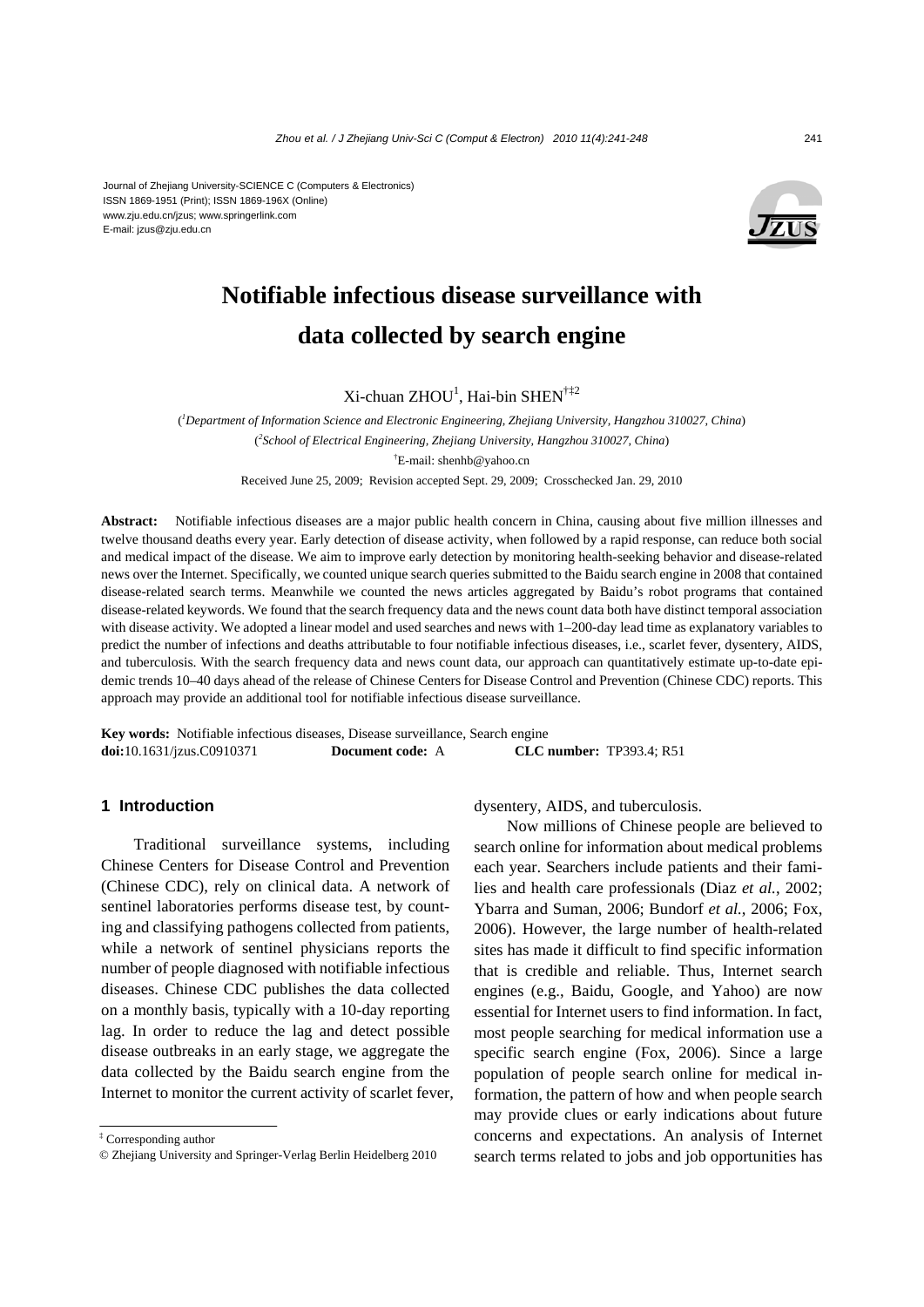produced accurate and useful statistics about the unemployment rate (Ettredge *et al.*, 2005). Similarly, searches for health-related information might also yield useful health statistics.

We examined the Baidu search database for infectious diseases surveillance. With millions of search queries collected in 2008, we counted unique queries associated with infectious-disease-related terms every day, and used the search frequency data as the first data source to predict disease occurrence. Prior to our research, Internet search data have been analyzed for surveillance purpose (Johnson *et al.*, 2004). Polgreen *et al.* (2008) used Yahoo searches associated with 'flu' or 'influenza' for influenza surveillance. Ginsberg *et al.* (2009) also started a research project to estimate influenza epidemic trend through Google search queries. Internet searches for specific cancers were also found to be correlated with estimated incidence and mortality (Cooper *et al.*, 2005). Lately, Wilson and Brownstein (2009) analyzed different Internet-based methods, including the search-engine based method, for disease outbreaks detection.

Despite the strong relation between search frequency and disease activity, people's Web search behavior can be affected by other factors, such as panic or disease-related events. For example, the World AIDS Day may attract healthy people's attention and generate a lot of searches irrelevant with disease occurrence. If we estimate the disease occurrence based on search frequency data alone, the irrelevant searches will decrease the estimation accuracy. Thus, we constructed a second data source with Internet-accessible news to estimate infectious disease trends.

Usually outbreaks of notifiable infectious diseases are heavily reported online. One case in point is the hand, foot and mouth disease (HFMD), which stroke China in early 2008 and reached its peak during May and June. In these two months, many websites published news reports about HFMD. The average number of news collected by Baidu's robot programs exceeded two hundred per day, which is ten times more than that in regular days (more information about Baidu News service can be found in http://www.baidu.com/search/news help.html). Thus, the number of disease-related news available in the Internet reveals important information about infectious disease activity. To approximate the number of disease-related news, we counted the Baidu News containing diseases-related keywords through 2008 and used the news count data as a second data source. Prior to this project, Internet-accessible news data have been aggregated and analyzed for surveillance purpose in the HealthMap project (Brownstein *et al.*, 2008). Brownstein and his colleagues extracted and integrated disease-related reports from sources like Google News with the intention to monitor and visualize emerging infectious diseases.

Though there are more and more papers published on this topic in recent two years, to our knowledge, no paper addressing this issue has been published in China. With the intention to design a syndromic surveillance system for early disease detection in China, we analyzed the patterns in Internet-based time series, i.e., Baidu search frequency and the amount of Baidu News related to infectious diseases.

# **2 Data sources**

In our study, we aim to estimate the up-to-date number of people infected with scarlet fever, dysentery, AIDS, and tuberculosis, as well as the number of deaths attributable to AIDS and tuberculosis. In this section, we introduce the data sources constructed to build the surveillance system.

#### **2.1 Chinese CDC reports**

To measure disease occurrence, we used two types of data published by Chinese CDC (http:// www.chinacdc.net.cn/n272562/n276018/index.html, accessed on Mar. 20, 2009). The first type of data is based on the number of people infected with scarlet fever, dysentery (including both bacillary dysentery and amebic dysentery), AIDS, and tuberculosis. Each month, the National Disease Reporting System reports the total number of specimens tested and the number that are positive for notifiable infectious diseases. Chinese CDC publishes the infection data on a monthly basis, usually with a 10-day reporting lag. Fig. 1b is an example of scarlet fever infection data for the year of 2008 extracted from Chinese CDCs reports.

The second type of data summarizes monthly mortality attributable to AIDS and tuberculosis. These data are collected and published by Chinese CDC from the Mortality Reporting System.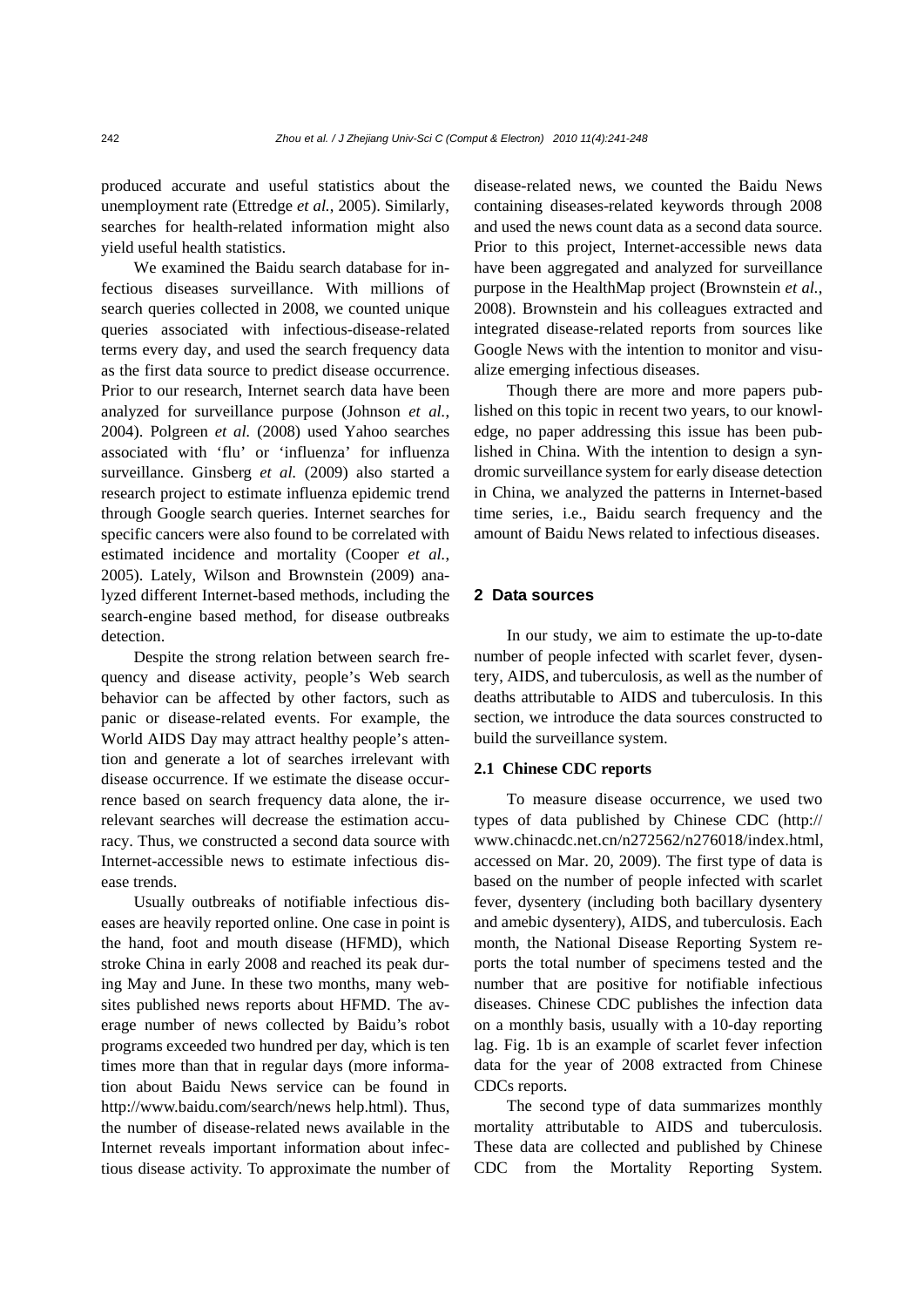

**Fig. 1 Comparison of three temporal series associated with scarlet fever infection** 

(a) Search-frequency data  $(s_t)$  and recent-search-frequency data  $(s_t^{(l)}, \, l=30)$  associated with keyword 'xinghongre' (meaning scarlet fever); (b) The number of scarlet fever infections published by Chinese CDC on a monthly basis in 2008; (c) Monthly numbers of scarlet fever infections are averaged across days of the reporting month, which forms the disease occurrence measurement (*yt*) of scarlet fever infection

Each month, Nationwide Disease Surveillance Points (DSPs) report the total number of death certificates received and the number of deaths that lists a notifiable infectious disease as the underlying and/or contributing cause. Based on these data, we obtained national mortality figures for AIDS and tuberculosis.

To match the date range of our data collected by a search engine, both infection data and mortality data were collected in 2008. Since we aim to achieve the up-to-date estimates, both types of data were averaged across the days of the reporting month. And we used the average number of infections and deaths caused by diseases as two measurements of the disease occurrence. Throughout this paper, we denote by  $y_t$  the disease occurrence measurements calculated for day *t*. Fig. 1c shows an example of  $v_t$ , the average daily number of people infected by scarlet fever in 2008.

## **2.2 Baidu search database**

The Baidu search query database consists of over a million most common Web search queries submitted by Chinese Web users. By aggregating the log files in the database, the number of unique searches for selected keywords is computed every day during 2008 (http://index.baidu.com). For disease surveillance, we focus on the searches for Chinese

terms of the diseases involved. The disease terms involved are listed in Table 1, along with their associated Chinese pinyins. All Chinese keywords are represented with pinyins throughout this paper.

**Table 1 Chinese terms of each infectious disease we studied are used as keywords to construct the recentsearch-frequency data and the recent-news-count data** 

| Disease             | Chinese name | Chinese pinyin |
|---------------------|--------------|----------------|
| Scarlet fever       | 猩红热          | xinghongre     |
| Dysentery           | 痢疾           | liji           |
| <b>AIDS</b>         | 艾滋           | aizi           |
| <b>Tuberculosis</b> | 肺结核          | feijiehe       |

Polgreen *et al.* (2008) normalized the search frequency by the total number of searches submitted each year, so that the yearly growth of total search will not affect the estimation results. In contrast, the search frequency in our research is not normalized because Baidu supplies only one-year search data.

Here we use scarlet fever as an example to illustrate this data source (Fig. 1). Every day we count the number of unique searches for keyword 'xinghongre' (meaning scarlet fever). Suppose we denote by *st* the resulting search frequency data for day *t*  (Fig. 1a, black). Our system is designed to estimate the epidemic trends through recent-search-frequency data. Thus we calculate the recent-one-day-averaged search-frequency of keyword 'xinghongre' as

$$
s_t^{(l)} = \frac{1}{l} \sum_{i=l-l+1}^t s_i.
$$
 (1)

In our research, we use the recent-searchfrequency data  $s_t^{(l)}$  as the first data source to estimate the disease occurrence measurement  $v_t$  based on the linear correlation between them. Suppose we denote the  $s_t^{(l)}$  series and the disease occurrence measurements calculated every day in 2008 by

$$
\mathbf{s}^{(l)} = [s_1^{(l)}, s_2^{(l)}, ..., s_N^{(l)}], \mathbf{y} = [y_1, y_2, ..., y_N]^T, N = 365.
$$

For the four infectious diseases we studied, the correlation coefficients between  $s^{(l)}$  and  $y$  are positive (*p*<0*.*001) for a range of *l*. More detailed results are listed in Table 2, where the correlation between  $s^{(l)}$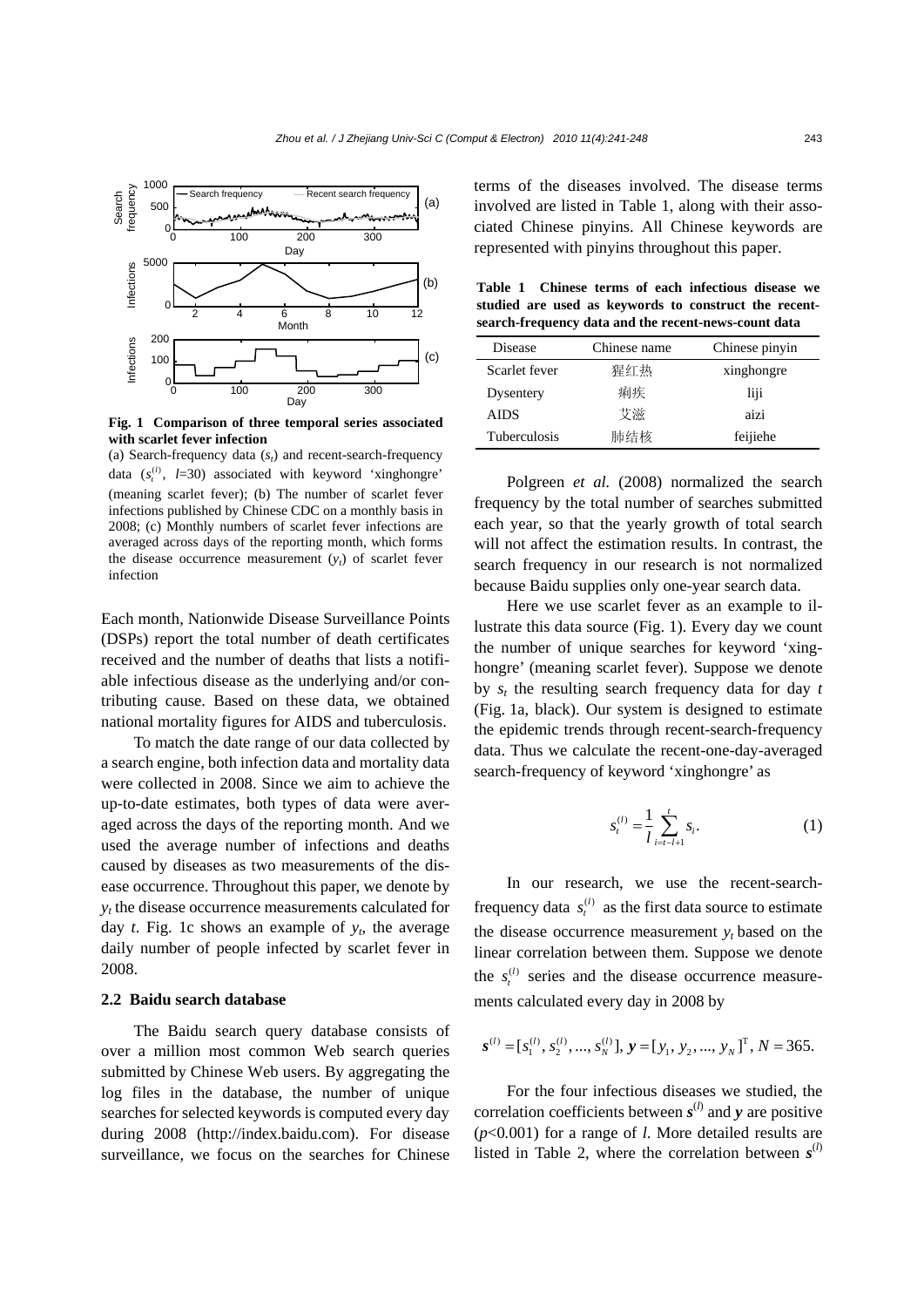and *y* is denoted by  $\rho_s^{(l)}$ . As one can see from Table 2, the correlation between scarlet fever infection data and associated search frequency is high ( $\max_l \rho_s^{(l)}$ ) 0.879,  $p<0.001$ ); thus, with a linear method we can estimate the infection trend of scarlet fever using search frequency data. On the other hand, the correlations calculated for AIDS  $(\max_l \rho_s^{(l)}) = 0.510$ , *p*<0.001) and tuberculosis (max  $\rho_s^{(l)} = 0.502$ , *p<*0*.*001) are relatively low, suggesting that the

problem of irrelevant searches is more serious for these two diseases. To further improve the estimation accuracy, we analyze the disease-related news articles in the Baidu News database and incorporate the recent news count data as a second data source.

**Table 2 Correlation between input data series and different disease occurrence measurements** 

| Measurement             | $\max_{l=1:200} \rho_s^{(l)}$ | $\max_{l=1:200} \rho_n^{(l)}$ |  |  |
|-------------------------|-------------------------------|-------------------------------|--|--|
| Scarlet fever infection | 0.879                         | 0.319                         |  |  |
| Dysentery infection     | 0.735                         | 0.931                         |  |  |
| AIDS infection          | 0.510                         | 0.459                         |  |  |
| AIDS mortality          | 0.673                         | 0.550                         |  |  |
| Tuberculosis infection  | 0.502                         | 0.789                         |  |  |
| Tuberculosis mortality  | 0.586                         | 0.161                         |  |  |

 $\rho_s$ <sup>(*l*)</sup>: correlation between *s*<sup>(*l*)</sup> and *y*;  $\rho_n$ <sup>(*l*)</sup>: correlation between *n*<sup>(*l*)</sup>) and *y*; *l*: length of lead time

# **2.3 Baidu News database**

The Baidu News database is generally built using documents collected by Baidu's robot programs. Baidu selects over one thousand important and trustworthy Chinese websites as news sources, including national and local news websites, and networks for government health department, health care organizations, and traditional media companies. Robot programs are used to collect the latest news, about 120000 to 130000 articles per day, from selected websites (http://www.baidu.com/search/news\_help. html). For disease surveillance, we count daily news containing the terms of diseases considered (Table 1) every day through 2008. Both Baidu searchfrequency data and news-count data associated with disease-related keywords are now publicly available from http://index.baidu.com.

Here we use dysentery as an example to illustrate this data source (Fig. 2). Suppose we aggregate the daily news of day *t* and count the number of articles containing the name of dysentery ('liji'). We denote by  $n_t$  the news-count data (Fig. 2b, black). Then we can calculate the average number of news articles for the recent *l* days that contain 'liji' as

$$
n_t^{(l)} = \frac{1}{l} \sum_{i=t-l+1}^t n_i.
$$
 (2)



**Fig. 2 Comparison of three temporal series associated with dysentery infection** 

(a) Search-frequency data (*st*) and recent-search-frequency data  $(s_t^{(l)}, l=30)$  of keyword 'liji' (meaning dysentery); (b) News-count data  $(n_t)$  and recent-news-count data  $(n_t^{(l)}, l=30)$ , constructed by counting the Baidu News containing keyword 'liji'; (c) Monthly numbers of dysentery infections are averaged across days of the reporting month, which forms the disease occurrence measurement (*yt*) of dysentery infection

Fig. 2c shows that the number of people infected by dysentery increased significantly after May. About 64*.*72% infections occurred during the dysentery season from May to September in China. Meanwhile, the news-count data  $n_t$  obviously increased at the beginning of the dysentery season. Most reports collected as Baidu News were published during the dysentery season as well (63*.*35%). In our research, the recent-news-count data  $n_t^{(l)}$  (Fig. 2b, grey) defined in Eq. (2) are used to estimate disease trends based on its correlation with disease occurrence measurements proposed in Section 2.1. Suppose we denote the temporal recent-news-count series calculated every day in 2008 by

$$
\boldsymbol{n}^{(l)} = [s_1^{(l)}, s_2^{(l)}, ..., s_N^{(l)}], N = 365.
$$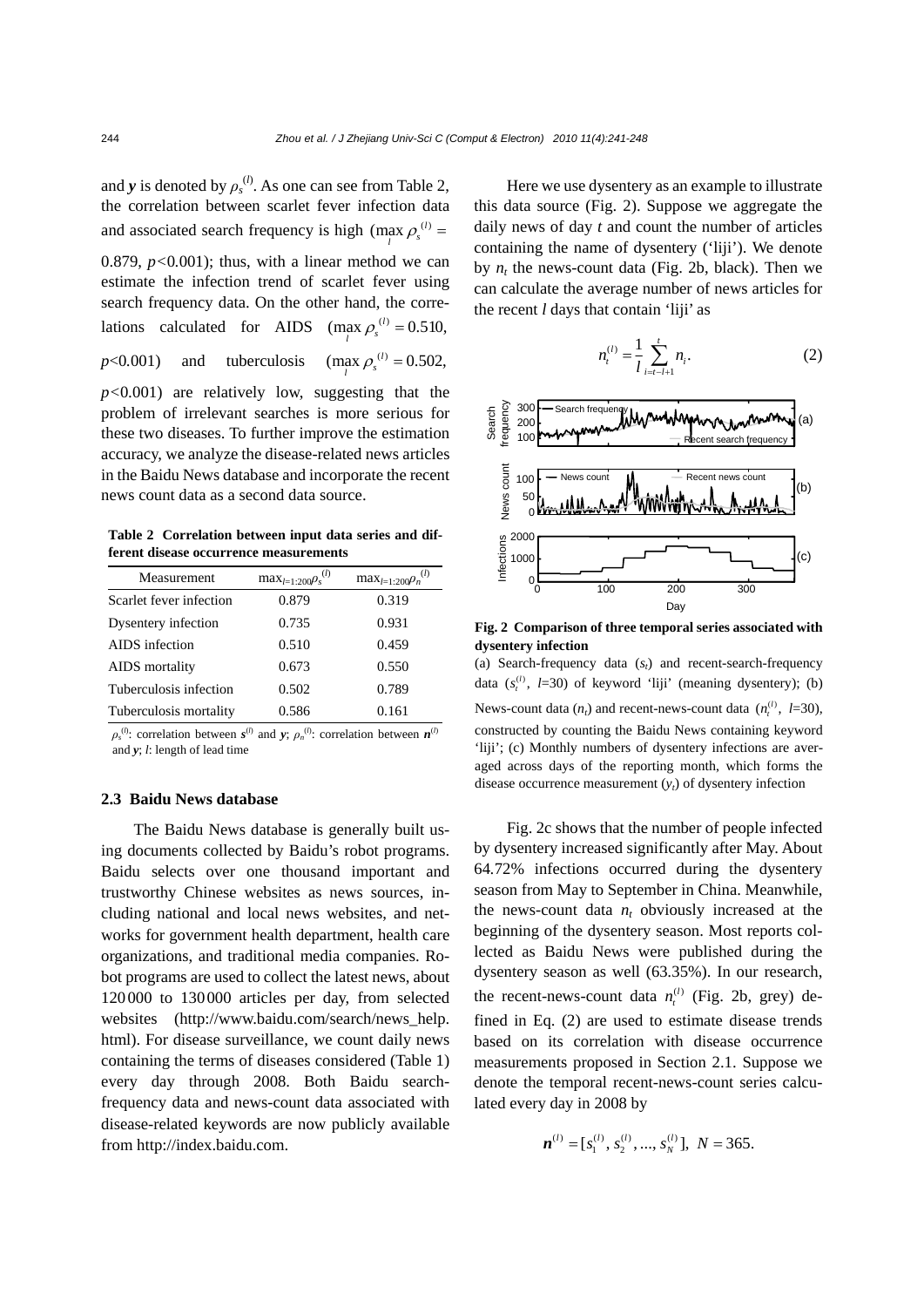The vector  $\mathbf{n}^{(l)}$  associated with dysentery is positively correlated to dysentery infection trend *y*  $(\min_{l} \rho_n^{(l)} = 0.314, \max_{l} \rho_n^{(l)} = 0.931)$ . Results about recent-news-count data for other diseases are listed in Table 2, where the correlation between  $n^{(l)}$  and v is denoted by  $\rho_n^{(l)}$ . Thus, by carefully choosing the length of lead time,  $l$ , we can estimate  $y_t$  using the recent-news-count data with a linear model.

Note that with the recent-news-count data we can reduce the influence of searches caused by irrelevant events. Fig. 3 shows AIDS as an example. The number of searches for AIDS ('aizi') was counted every day in 2008 to construct  $s_t$  (Fig. 3a, black) and  $s_t^{(l)}$  (Fig. 3a, grey).



**Fig. 3 Comparison of three temporal series associated with AIDS infection** 

(a) Search-frequency data (*st*) and recent-search-frequency data  $(s_t^{(l)}, \, l=30)$  of keyword 'aizi' (meaning AIDS); (b) News-count data  $(n_t)$  and recent-news-count data  $(n_t^{(l)}, \, l=30)$ , constructed by counting the Baidu News containing keyword 'aizi'; (c) Monthly numbers of AIDS infections are averaged across days of the reporting month, which forms the disease occurrence measurement  $(y_t)$  of AIDS infection

The number of daily Baidu News containing 'aizi' was counted every day to construct  $n_t$  (Fig. 3b, black) and  $n_t^{(l)}$  (Fig. 3b, grey). One can see that the number of AIDS-related news increased remarkably around the World AIDS Day on December 1. Meanwhile, there was an increase in searches around December 1. Fig. 3c shows that these searches have hardly any relation to AIDS occurrence. Actually most keywords related to AIDS were heavily searched around the World AIDS Day. If the estimation is based on the search frequency data alone, it

will result in a false alarm and decrease the estimation accuracy. But by the combination of search frequency data and news count data, the effect of disease-related events can be reduced.

## **3 Estimation model**

In summary, by analyzing the data collected from the Baidu search database and the Baidu News database in 2008, we constructed the recent-searchfrequency data  $(s_t^{(l)})$  and the recent-news-count data  $(n_t^{(l)})$  associated with scarlet fever, dysentery, AIDS, and tuberculosis. Then at day *t*, we estimated the disease occurrence measurements proposed in Section 2.1 using the following linear model:

$$
e_t = u_1 s_t^{(l)} + u_2 n_t^{(l)} + \varepsilon,
$$
 (3)

where  $u_1$  and  $u_2$  represent the weights across different sources. Obviously, Eq. (3) is a standard linear model; thus, the parameters can be calculated using the traditional linear regression analysis method. No constraint functions for the weights are included in Eq. (3) because firstly, we intended to compare our results with those of (Ginsberg *et al.*, 2009; Polgreen *et al.*, 2008), in both of which linear models were applied and no constraint functions were used, and secondly, a negative weight, such as  $u_2 < 0$ , probably indicates that some irrelevant events have been heavily reported over the Internet (such as the case of AIDS). And the negative weight could neutralize the increase of searches caused by news reports. However, as future work, we are considering designing more complex models, e.g., nonlinear or multiple-source models, to better fit the scenario.

By comparing the correlation between resulting estimates and the disease occurrence measurements, we can select the best value of *l*. Table 3 lists the optimal parameters and results calculated, where  $\rho_t^{(l)}$ and  $\rho_{\rm v}^{(l)}$  represent the correlations between model estimates and disease occurrence measurements *y* over training and validation points respectively,  $\rho_s^{(l)}$ represents the correlation coefficient between recentsearch-frequency data series  $s^{(l)}$  and disease occurrence measurements, and  $\rho_n^{(l)}$  represents the correlation between recent-news-count data series  $\boldsymbol{n}^{(l)}$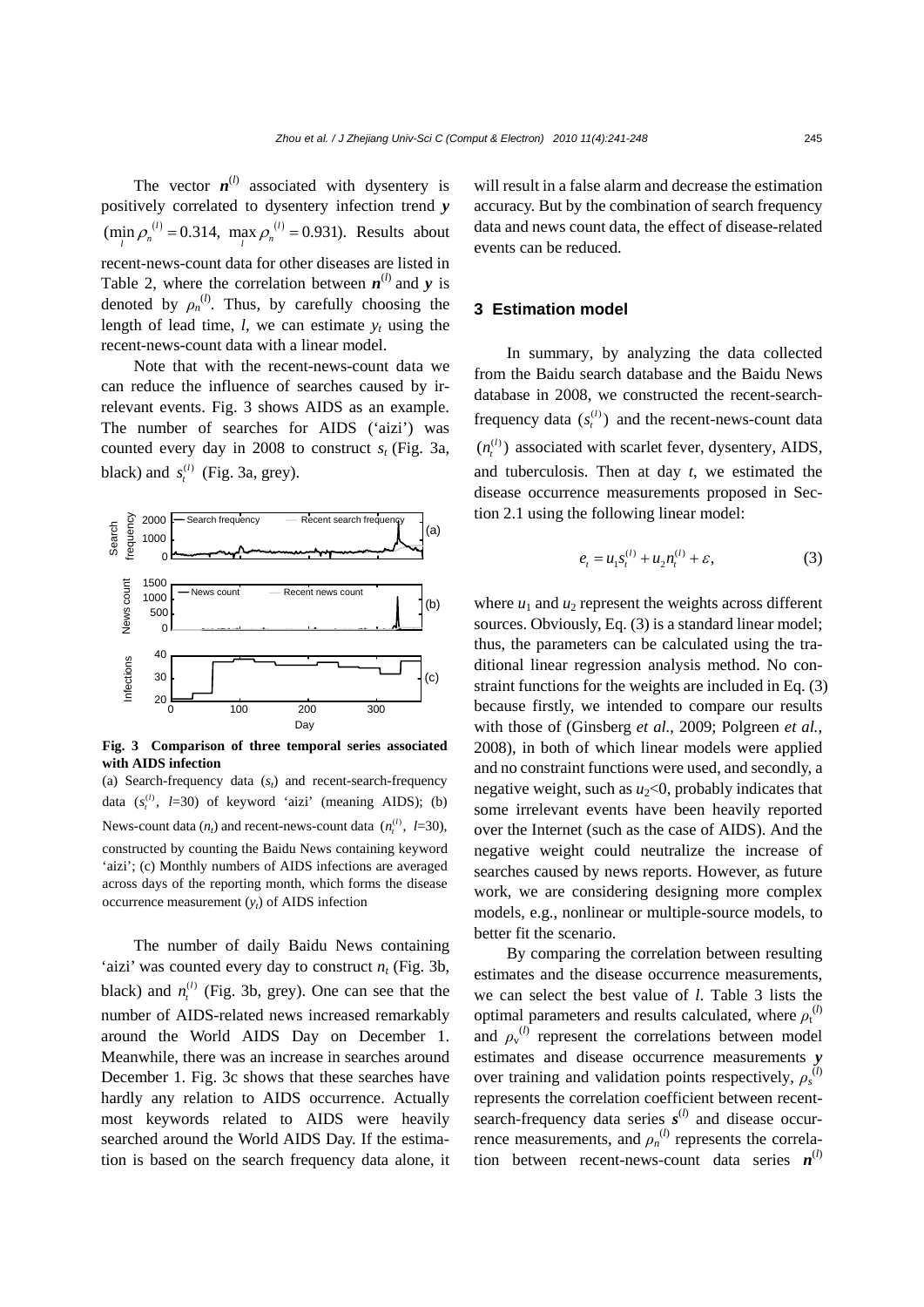| Measurement             | l(d) | $u_1$ | $u_2$    | $\rho_s^{(l)}$ | $\rho_n^{(l)}$ | $\rho_{\rm t}^{(l)}$ | $\rho_v^{(l)}$ |
|-------------------------|------|-------|----------|----------------|----------------|----------------------|----------------|
| Scarlet fever infection | 29   | 0.604 | 4.425    | 0.875          | $-0.124$       | 0.897                | 0.885          |
| Dysentery infection     | 107  | 0.134 | 64.312   | 0.656          | 0.930          | 0.921                | 0.913          |
| AIDS infection          | 49   | 0.031 | $-0.256$ | 0.468          | 0.234          | 0.601                | 0.594          |
| AIDS mortality          | 41   | 0.065 | $-0.210$ | 0.621          | 0.337          | 0.752                | 0.741          |
| Tuberculosis infection  | 145  | 5.742 | 102.643  | 0.101          | 0.779          | 0.763                | 0.756          |
| Tuberculosis mortality  | 49   | 0.044 | 0.017    | 0.581          | 0.156          | 0.634                | 0.609          |

**Table 3 Correlation between input data series and different disease occurrence measurements** 

 $\rho_s^{(l)}$ : correlation between  $s^{(l)}$  and  $y$ ;  $\rho_n^{(l)}$ : correlation between  $n^{(l)}$  and  $y$ ; *l*: length of lead time

and disease occurrence measurements. For all diseases we studied,  $\rho_t^{(l)}$  and  $\rho_v^{(l)}$  are larger than  $\rho_s^{(l)}$  and  $\rho_n^{(l)}$ , which indicates that the estimation results are improved after combining the recent-searchfrequency data and recent-news-count data. The source weight values  $u_1$  and  $u_2$  in Eq. (3) vary with  $\rho_s^{(l)}$ and  $\rho_n^{(l)}$ . Specifically, our method puts a larger weight on the source of data with a higher correlation to disease occurrence measurements.

Note that due to searches generated on the World AIDS Day, the correlation between input data sources and the AIDS occurrence measurements are relatively low  $(\max_l \rho_s^{(l)} = 0.510 \text{ and } \max_l \rho_n^{(l)} = 0.459 \text{ for }$ infection measurement;  $\max_{l} \rho_s^{(l)} = 0.673$  and  $\max_{l} \rho_n^{(l)} = 0.550$  for mortality measurement). The influence of irrelevant searches is reduced by model 3 with the optimal  $u_1$  and  $u_2$  calculated, and the correlation between final estimates and disease occurrence measurements over the validation points rises up to 0.637 for infection estimation and 0.788 for mortality estimation.

#### **4 Infection measurement estimation**

In this section, we summarize the infection estimation results of scarlet fever, dysentery, AIDS, and tuberculosis. In the first experiment, all data were used and no temporal lag was considered. Firstly, we randomly split the 365-point set into three sets, a training set (219 points), an evaluation set (73 points), and a validation set (73 points). Secondly, we fit the models with different values of *l* using the training set. This resulted in the estimation of  $u_1$  and  $u_2$ . Thirdly, we applied the models to the evaluation set to choose *l*. After  $u_1$ ,  $u_2$ , and *l* were calculated, the model was tested over the validation set. The correlation coefficient between the estimates and the disease infection measurement data were computed repeatedly over both training  $(\rho_t^{(l)})$  and validation points  $(\rho_v^{(l)})$ . The values of  $\rho_t^{(l)}$  and  $\rho_y^{(l)}$  depend on the value of lead time parameter *l* (Fig. 5). To determine an appropriate *l*, we examined 200 possible values and compared the correlation for each model. The parameters resulting in the highest correlation over validation points were selected and listed in Table 3. The infection estimates for each disease with the optimal *l* calculated are presented in Fig. 4.



**Fig. 4 A comparison of infection trend estimates for (a) scarlet fever (***l***=29), (b) dysentery (***l***=107), (c) AIDS (***l***=49) and (d) tuberculosis (***l***=145) against the disease occurrence measurement of infections extracted from Chinese CDC reports, including points over which the model was trained and validated**

Note that our model seems to work better for dysentery and scarlet fever than for tuberculosis and AIDS. This is possibly caused by irrelevant events, which are the most significant for the case of AIDS. Due to the pitch of search-frequency time series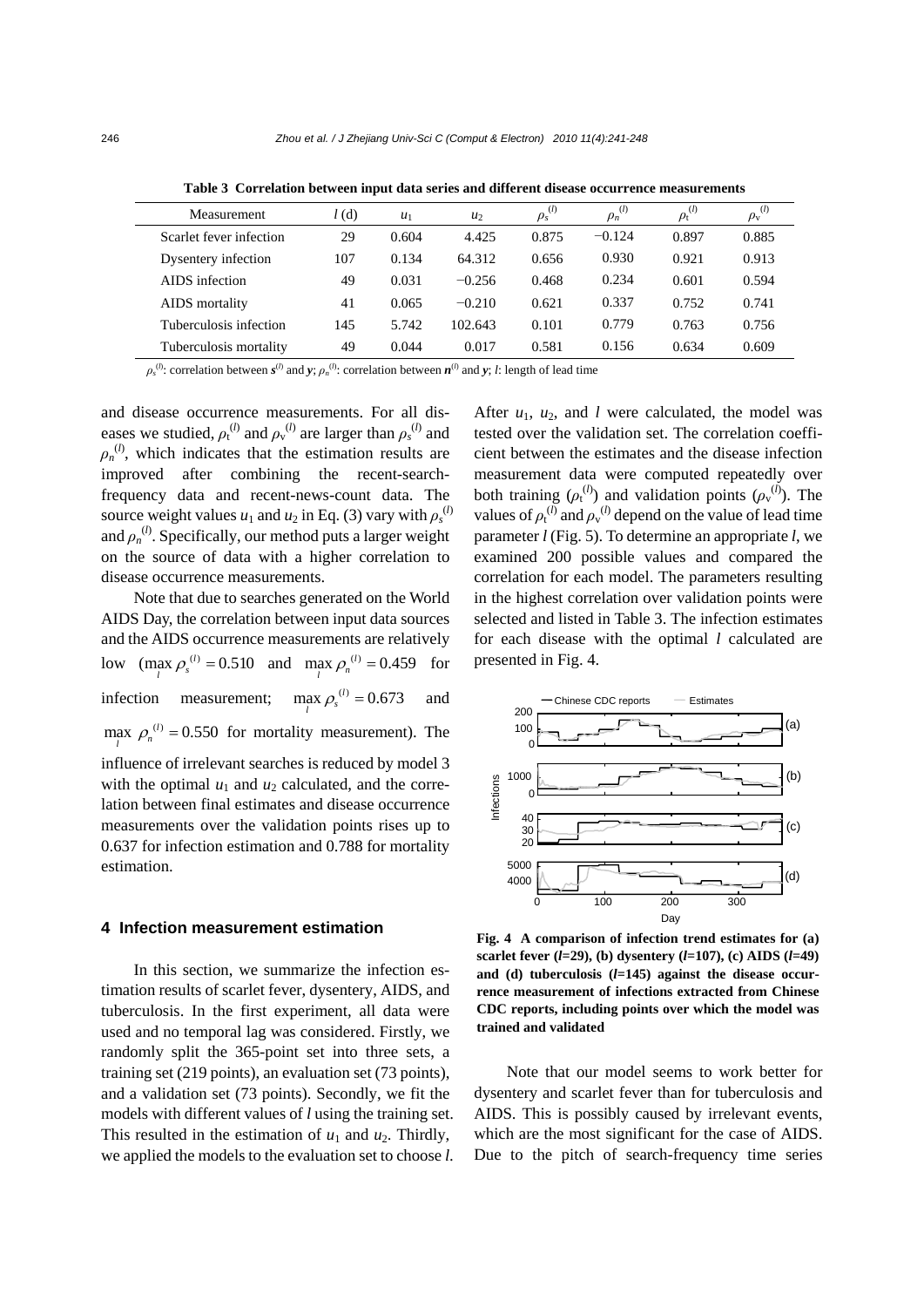occurring on the World AIDS Day (Fig. 3), the correlation between the search frequency and the occurrence of AIDS was low (correlation equaled 0.468 for the infection data and 0.621 for the mortality data), so was the situation of news count series (correlation equaled 0.234 for the infection data and 0.337 for the mortality data). Though the estimation results had higher correlation with the occurrence of AIDS, compared with scarlet fever and dysentery, the correlation was still lower.



**Fig. 5 Change of correlation coefficients between model estimates and disease occurrence measurements with respect to different values of lead time, including results over both training and validation points** 

(a) Scarlet fever infection; (b) Dysentery infection; (c) AIDS infection; (d) Tuberculosis infection; (e) AIDS morbidity; (f) Tuberculosis morbidity

The model can also be trained online, where only past data were accessible. In this experiment, the coefficients of Eq. (3)  $(u_1, u_2, \text{ and } \varepsilon)$  were updated every month, when new data were published by Chinese CDC. Since the recent-search-frequency data and the recent-news-count data can be updated every day, up-to-date estimates of epidemic trends can be achieved. Here we used scarlet fever as an example to illustrate the temporal lag between model estimates and the data published (Fig. 6). We can detect the increase and the decrease of the epidemic trend 10–40 days before Chinese CDC reports are released. Timely infectious disease estimates may enable public health officials and health professionals to respond better to emerging epidemics. If the system detected a sharp increase at an early stage, it may be possible to

focus additional resources on providing extra vaccine capacity or raising media awareness as necessary.



**Fig. 6 Comparison of real-time estimates and the disease occurrence measurement of scarlet fever infection extracted from Chinese CDC reports, showing data available at (a) April 1, 2008, (b) May 1, 2008, (c) July 1, 2008, and (d) October 1, 2008** 

During April we detected a sharp increase; similarly, on July 1 our model indicated that the peak of epidemic trend had been reached during May, with sharp declines in July and August. Both results were later confirmed by Chinese CDC reports

#### **5 Mortality measurement estimation**

AIDS and tuberculosis are the two most lethal illnesses among all notifiable infectious diseases. They are attributable to over 50% of deaths reported by Chinese CDC each year. In this section, we summarize the mortality estimation results of AIDS and tuberculosis. In this experiment, all data were used and no temporal lag was considered. Similar to infection estimation, 219 points out of 365 points were used to fit the model for parameters  $u_1$  and  $u_2$ , which was later evaluated over the remaining 73 points. The correlation coefficient between the estimates and the disease mortality measurement data were computed repeatedly over both training  $(\rho_t^{(l)})$  and validation points ( $\rho$ <sup>(*l*)</sup>). The resulting  $\rho$ <sub>t</sub><sup>(*l*)</sup> and  $\rho$ <sub>v</sub><sup>(*l*)</sup> varied with *l* (Fig. 5). To determine an appropriate *l*, we examined 200 possible values and compared the correlation for each model. The parameters resulting in the highest correlation over validation points were selected and listed in Table 3. The mortality estimates with the optimal *l* are presented in Fig. 7.